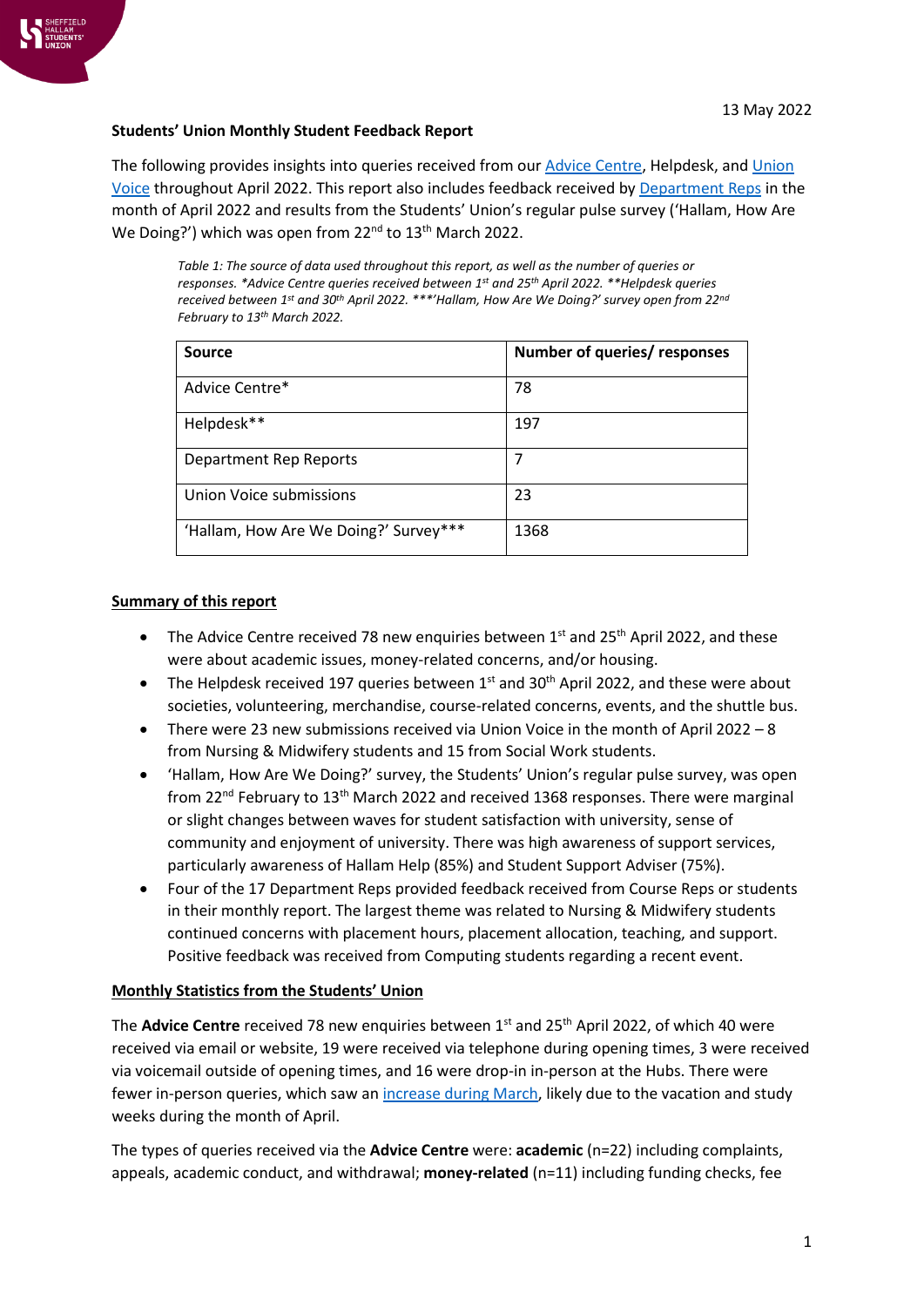

debt issues, and general hardship; and **housing** (n=3) including council tax letters. Forty-one of the enquiries involved signposting to another service in the Students' Union, the University or externally.

The Students' Union Helpdesk received 197 queries between 1<sup>st</sup> and 30<sup>th</sup> April 2022, of which 94 received via face-to-face at the Hubs, 53 received via email, 25 via live chat function on the Students' Union's website, and 24 via telephone. The five largest themes were: **societies/volunteering** (n=23), **merchandise** (n=17), **course-related concerns** (n=15), **events** (n=15), the **shuttle bus** which goes between Collegiate and City campus (n=10).

# **Union Voice**

In addition to the 108 responses mentioned in [March 2022 Monthly Student Feedback Report,](https://www.hallamstudentsunion.com/pageassets/representation/research/SHSU-Monthly-Student-Feedback-Report-March-2022(1).pdf) the Students' Union received an additional 8 responses from Nursing & Midwifery students (total of 116 students submitted feedback from Nursing & Midwifery) sharing concerns with placement hours, placement communication, teaching, and support.

We also received 15 students studying Social Work who have shared their experience via Union Voice. Below, these 15 comments from students were themed:

- 14 spoke of the placement bursary not reflecting the 'real' cost of living
- There were 7 comments regarding fuel prices
- There were 3 comments regarding accommodation costs
- There were 6 comments regarding public transport
- There were 2 comments regarding childcare costs

Generalised comments regarding the cost of living were mentioned in all 15 submissions and highlighted in the quote below:

*"The social work bursary was not raised in line with inflation"*

# **'Hallam, How Are We Doing?' Survey Results**

The Students' Union 'Hallam, How Are We Doing?' survey was open from 22<sup>nd</sup> February to 13<sup>th</sup> March. This was the second wave in a series of pulse surveys conducted by the Students' Union throughout the 2021/22 academic year. The first wave took place in November 2021, the second February/March 2022, and the third, and final wave, is due to take place 10<sup>th</sup> to 29<sup>th</sup> May 2022. Below, analysis compares wave 1 (November 2021) to wave 2 (February/March 2022).

Similar to wave 1, the majority (75%) of Sheffield Hallam students say they are satisfied with their university experience (see [Figure 1\)](#page-2-0). Postgraduate research students are the most satisfied (87%), an increase of 8 percentage points from the last wave. Around one in ten students are actively dissatisfied with their experience, particularly undergraduate middle (19%) and final years (20%), with a slight increase compared to wave one. These students are likely to feel dissatisfied across numerous elements of their university experience, but they are especially critical of their course/learning experience, academic support/feedback, student community and welfare support (see 4).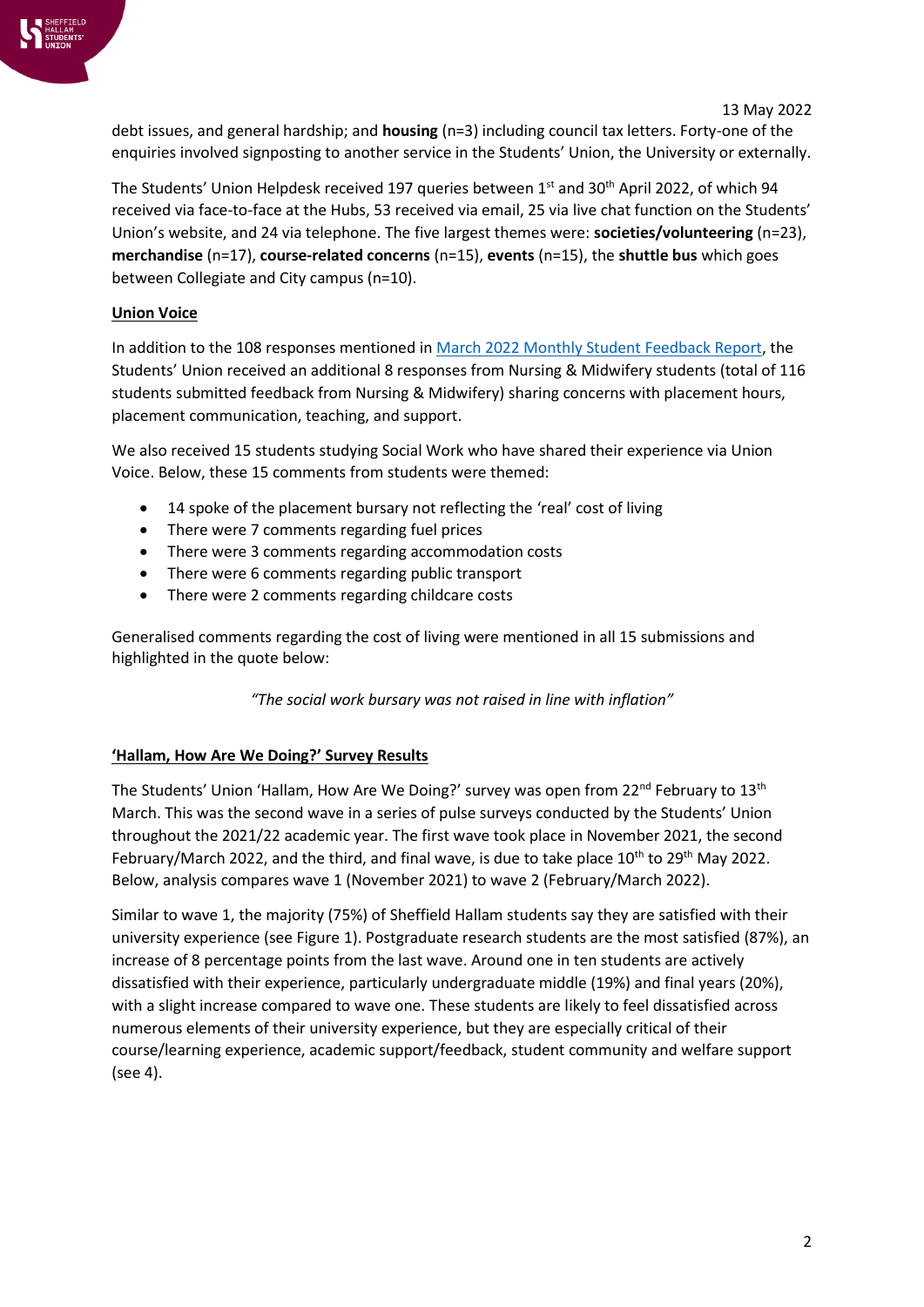

<span id="page-2-0"></span>*Figure 1: Satisfaction with university experience, by survey period, of all respondents.*

As [Figure 2](#page-2-1) displays, there was relatively no change in the percentages of respondents between wave 1 and wave 2 that have seriously considered dropping out of university (27% in wave 1 and 26% in wave 2).



<span id="page-2-1"></span>*Figure 2: Considered dropping out of university, by survey period, of all respondents.*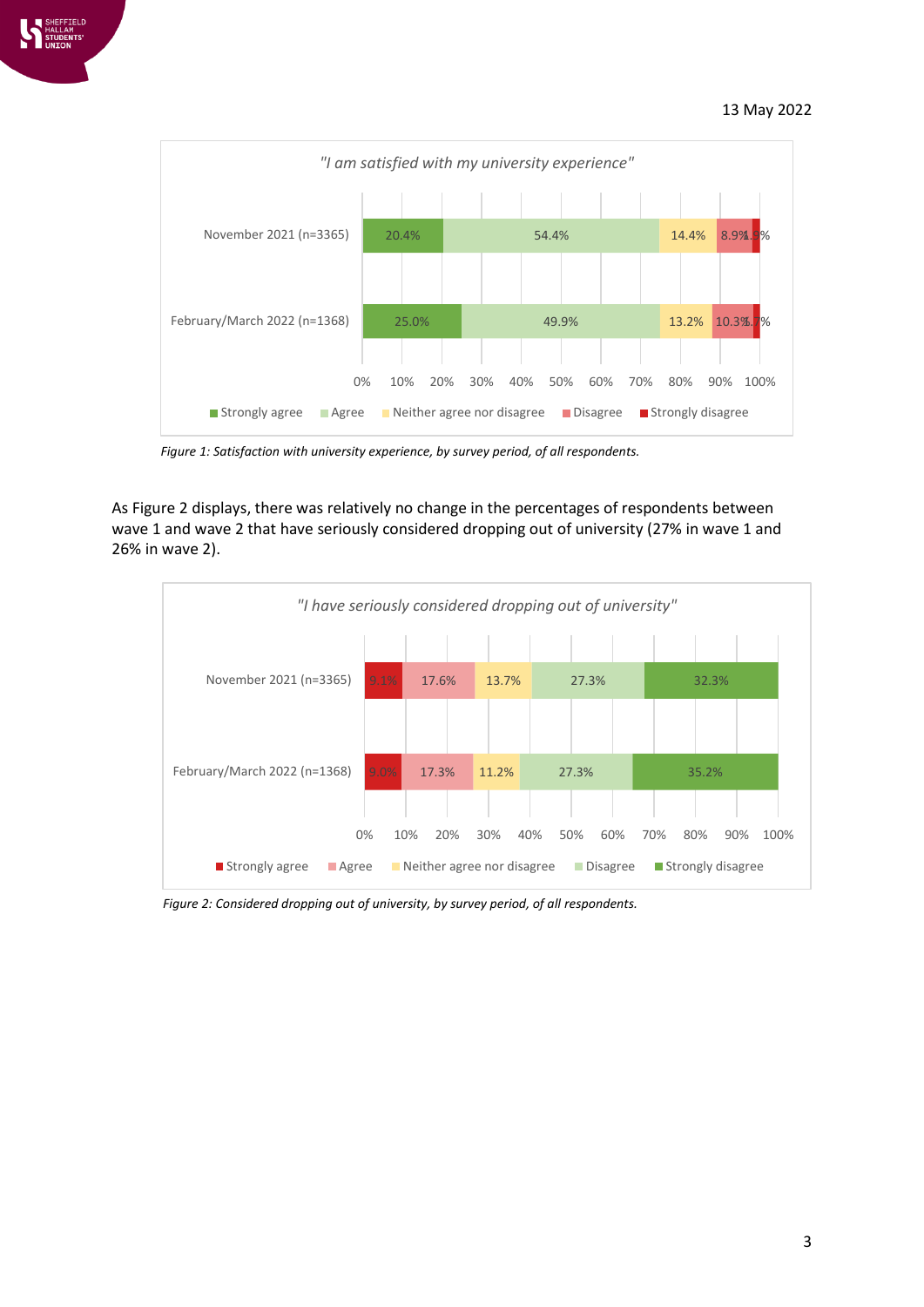Satisfaction across different areas of university life remains relatively stable; study space on campus is still an area with particularly high student satisfaction (88%), an increase of 4 percentage points compared to wave one. Areas attracting the lowest levels of satisfaction remain in line with wave 1: sport and exercise (55% in wave 2) and extracurricular activities (59% in wave 2). High levels of neutrality here might suggest a large proportion of students are unsure. *Please note, due to rounding up or down, percentages might not equal exactly 100.*

| Wave 1                                    | <b>Satisfied</b> | <b>Neutral</b> | <b>Dissatisfied</b> |
|-------------------------------------------|------------------|----------------|---------------------|
| Study space on campus                     | 84%              | 11%            | 5%                  |
| My course / learning experience           | 75%              | 14%            | 12%                 |
| Academic support                          | 74%              | 16%            | 10%                 |
| Commercial services (shops, food outlets, |                  |                |                     |
| bars etc.)                                | 72%              | 17%            | 11%                 |
| Academic feedback                         | 70%              | 19%            | 11%                 |
| Social space on campus                    | 70%              | 20%            | 10%                 |
| Student accommodation                     | 67%              | 21%            | 12%                 |
| Overall COVID-19 response                 | 63%              | 21%            | 16%                 |
| Student community / sense of belonging    | 62%              | 25%            | 13%                 |
| Student welfare / non-academic support    | 61%              | 27%            | 12%                 |
| Careers and employability                 | 61%              | 32%            | 7%                  |
| Representation of students views          | 59%              | 31%            | 10%                 |
| Extra-curricular activities and events    | 57%              | 34%            | 9%                  |
| Sport and exercise                        | 53%              | 39%            | 9%                  |

| Wave 2                                    | <b>Satisfied</b> | <b>Neutral</b> | <b>Dissatisfied</b> |
|-------------------------------------------|------------------|----------------|---------------------|
| Study space on campus                     | 88%              | 8%             | 4%                  |
| Social space on campus                    | 76%              | 17%            | 8%                  |
| Academic support                          | 76%              | 15%            | 10%                 |
| My course / learning experience           | 74%              | 14%            | 12%                 |
| Academic feedback                         | 73%              | 16%            | 11%                 |
| Commercial services (shops, food outlets, |                  |                |                     |
| bars etc.)                                | 71%              | 18%            | 11%                 |
| Overall COVID-19 response                 | 70%              | 17%            | 13%                 |
| Careers and employability                 | 65%              | 28%            | 7%                  |
| Student welfare / non-academic support    | 65%              | 23%            | 11%                 |
| Student accommodation                     | 64%              | 24%            | 11%                 |
| Student community / sense of belonging    | 64%              | 23%            | 13%                 |
| Representation of students views          | 63%              | 29%            | 9%                  |
| Extra-curricular activities and events    | 59%              | 32%            | 10%                 |
| Sport and exercise                        | 55%              | 36%            | 9%                  |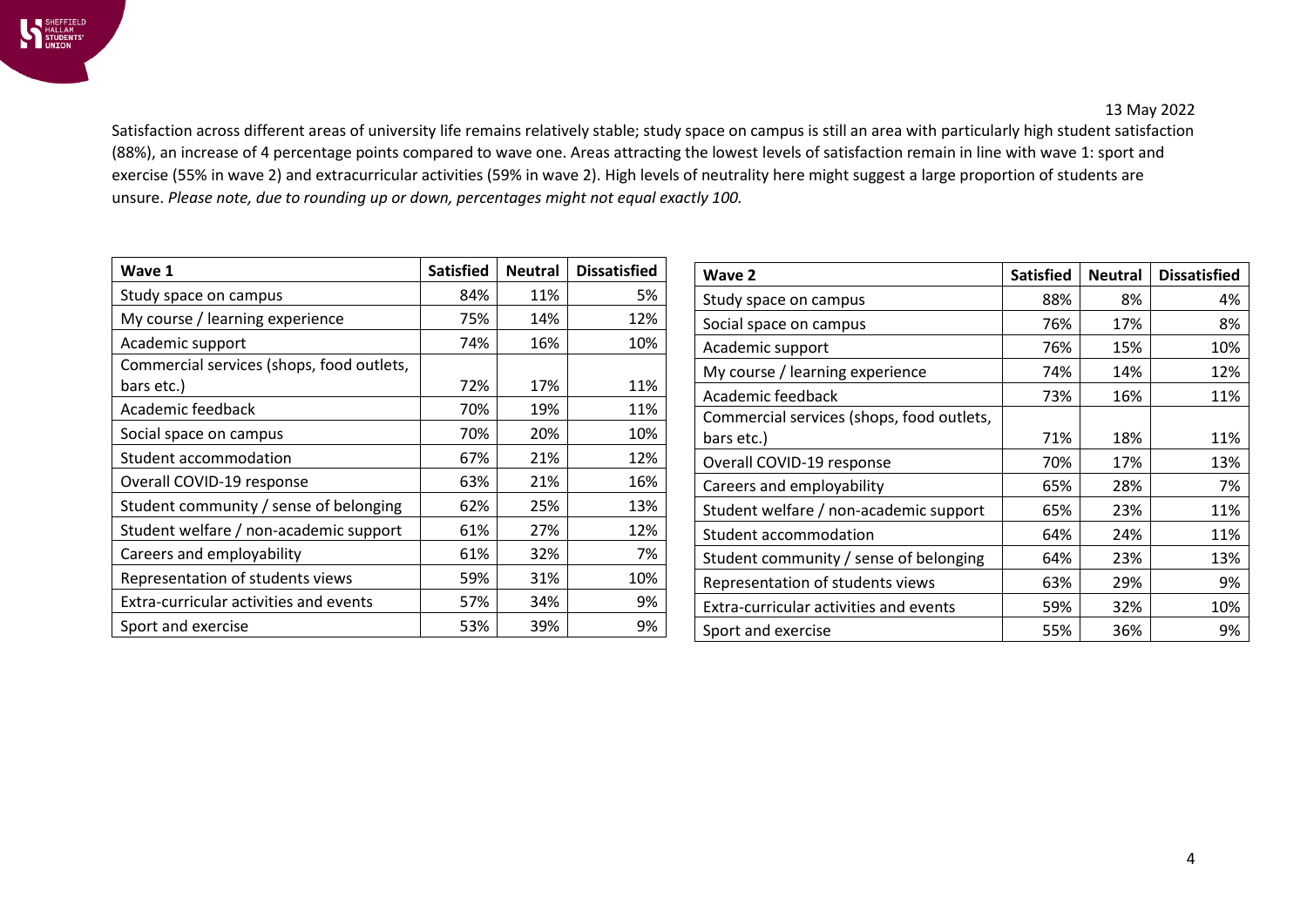Similar to wave 1, two-thirds of respondents agree that the university cares about their wellbeing, with little to no change between wave one and wave two. Additionally, there was little to no change between wave 1 and wave 2 when respondents were asked how enjoyable they find university. There were slight increases in the percentages that agree there is a strong sense of community at university, though these are only marginal (3.1 percent rise).



Figure 3: Extent of agreement that the university cares about their wellbeing, by survey period, of all *respondents.*



*Figure 4: Enjoyment of university, by survey period, of all respondents.*



*Figure 5: Sense of community at university, by survey period, of all respondents.*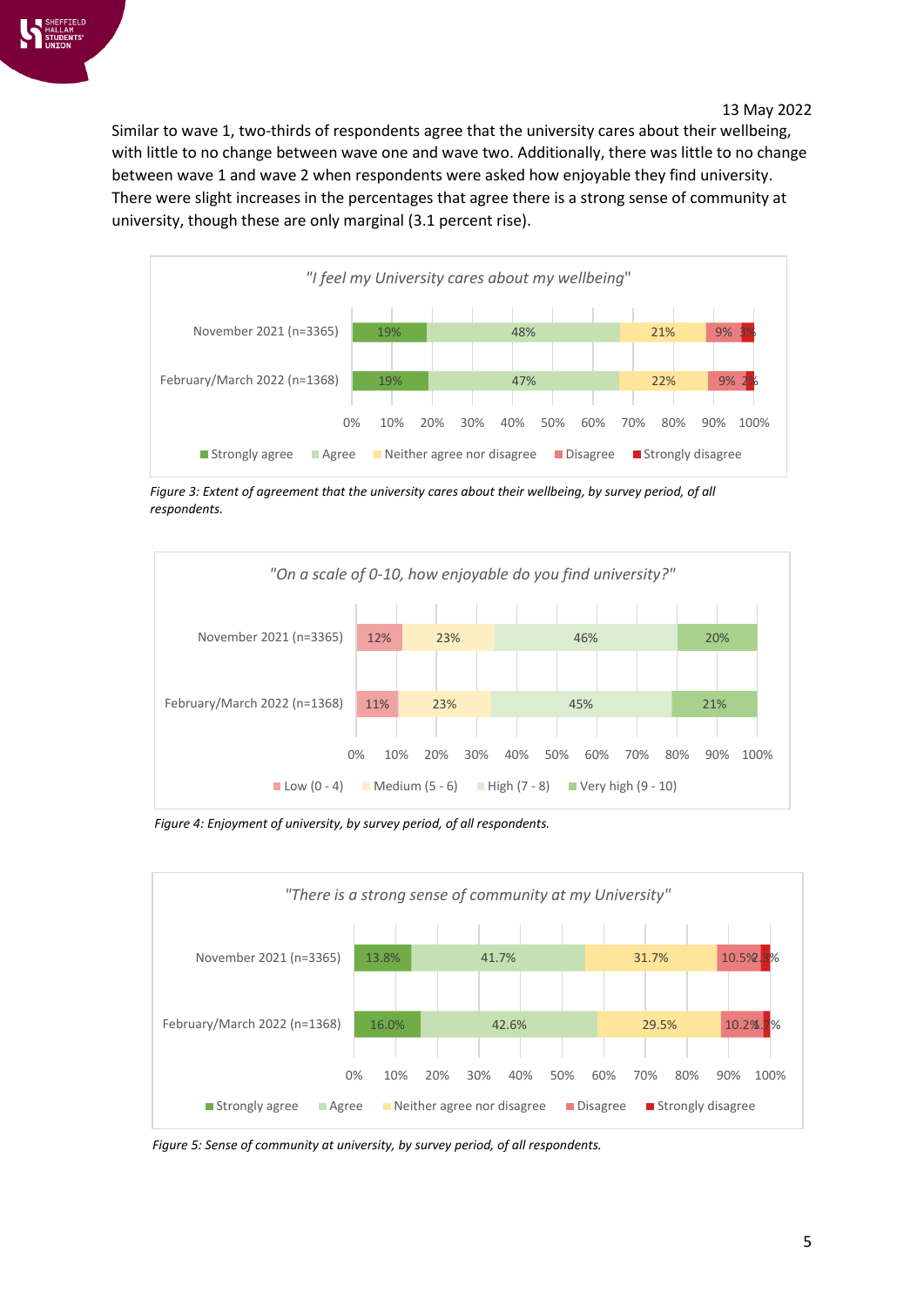During Wave 2, additional questions were asked related to respondent awareness and use of support services available in the University and the Students' Union. As [Figure 6](#page-5-0) displays, Hallam Help is the most well-known (85%) support service offered by the University, with the majority also aware of Academic Adviser (75%), Student Support Adviser (60%), Employability Adviser (60%) and Student Wellbeing Service (53%). Lesser-known services include Inclusive Student Support (11%) and the Multi-Faith Chaplaincy (12%). Around three-fifths of respondents who are aware of a support service have used at least one.



<span id="page-5-0"></span>*Figure 6: Awareness of services, of all respondents from Wave 2 (n=1368). NB: this question asked respondents to select all that apply, so % will not add to 100.*